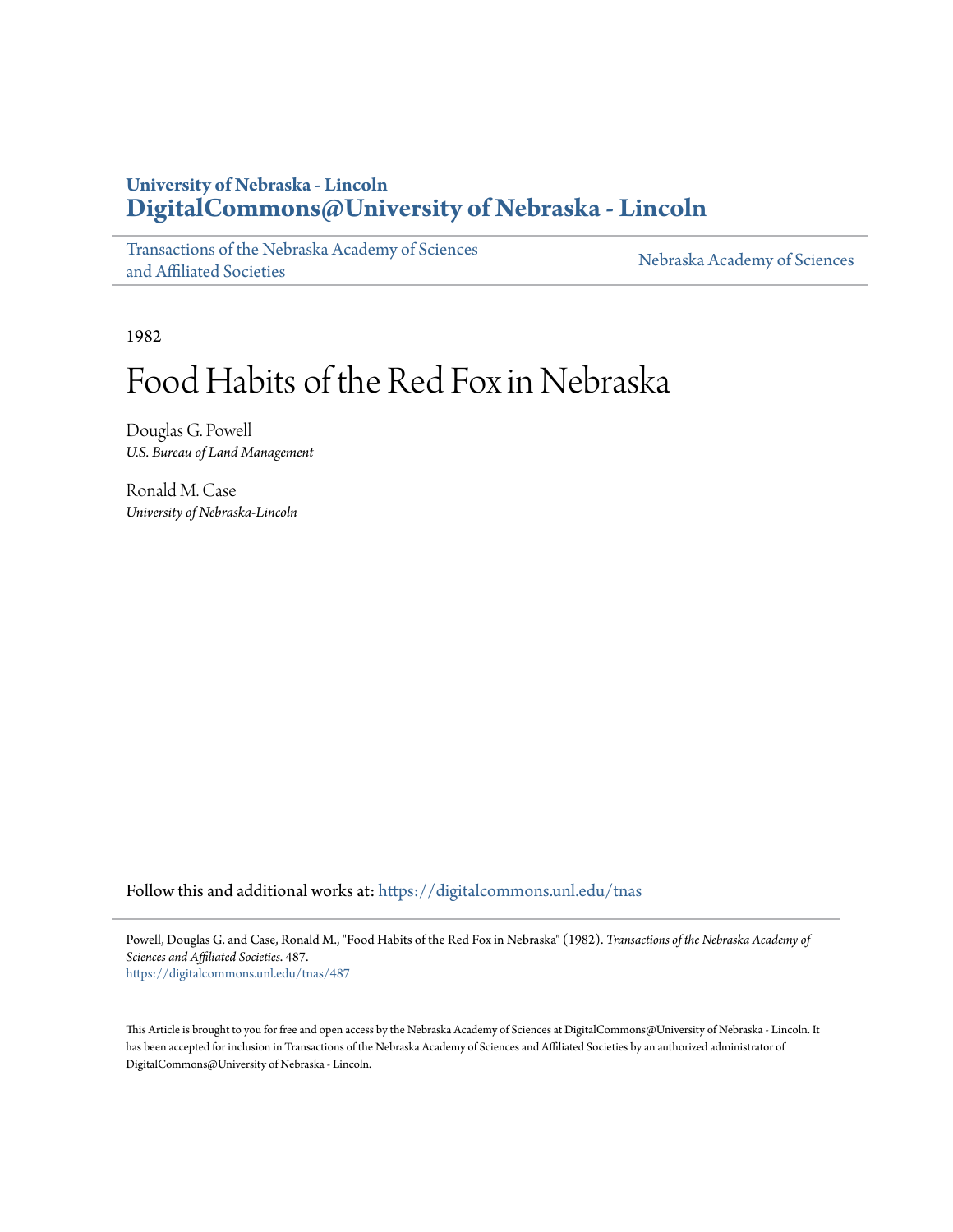## **FOOD HABITS OF THE RED FOX IN NEBRASKA \***

**Douglas G. Powell** 

**and** 

**Ronald** M. Case

U.S. Bureau of Land Management P.O. Box 670 Rawlins, Wyoming 82301

Department of Forestry, Fisheries and Wildlife University of Nebraska-Lincoln Lincoln, Nebraska 68583

Food habits of red foxes *(Vulpes vulpes)* in Nebraska were deter· mined by analysis of 234 fox stomachs obtained from fur dealers during October 1978 through February 1979. Mammals were found most frequently (84%) and constituted the majority (77.4%) of the volume of food items. Cottontails *(Sylvilagus floridanus)* and jack· rabbits *(Lepus* sp.) were the most important items consumed based on frequency of occurrence (45.8%) and volume (49.2%). Remains of birds were difficult to identify, but ring-necked pheasants *(Phasianus colchicus)* occurred in 6.9% of the stomachs and comprised 8.4% of the volume of items consumed. Male foxes had a higher volume of rabbits (55.6%) in their stomachs than did females (39.3%), whereas females had a higher volume (24.6%) of mice and voles than did males (14.6%). Remains of livestock and poultry in fox stomachs rarely were found (2.6%) and constituted only about 1% of the volume of the foxes' diet. Game animals comprised 62.5% of the volume of the foxes' diet.

#### t t t

#### **INTRODUCTION**

Food habits of red foxes have been studied in Kansas (Stanley, 1963), Iowa (Scott, 1950), and the Midwest in general (Errington, 1935), but the results of these studies might not be typical of present conditions. For example, in Nebraska the average farm increased in size by 33%, to 279 ha (690 acres) from 1960 to 1975. During those years the amount of land under irrigation doubled to an estimated 2.1 million ha (Vollmar, 1976). Changes in agricultural technology and in land usage possibly result in significant changes in habits and densities of wildlife species. The purpose of this report is to document the food habits of the red fox in Nebraska during fall and winter of 1979.

#### **MATERIALS AND METHODS**

Carcasses of red foxes were obtained from fur dealers in Nebraska from October 1978 through February 1979. A total of 234 stomachs was obtained during the study. Foxes were collected from 22 counties, but most (I56) were from Cass, Colfax, Cuming, Dodge, Douglas, Sarpy, Saunders, and Washington counties in eastern Nebraska. Nine or fewer foxes were collected from each of 14 additional counties, mostly along the Platte River. No fox was obtained from counties in the Sand Hills, and only eight were from the Panhandle.

Each fox was assigned an identification number and the sex, county, and probable month of purchase were recorded. Carcasses obtained from fur dealers were brought frozen to our laboratory. They were thawed, then stomachs were removed and individually frozen for up to several weeks until they could be analyzed. Stomachs were thawed overnight at room temperature prior to analysis. They then were opened and their contents were washed in tap water on a Tyler number 10 (2 mm opening) screen to remove blood and mucous. Contents were dried on paper towels, separated into petri dishes, and identified.

Remains of mammals were identified from skulls or guard hairs (Moore, Spence, and Dugnolle, 1974). Hairs were cleansed in ether, secured (to a microscope slide) with doublestick transparent tape, and examined. Features used in identification included color, length, width, shape, presence or absence of strictures, and configuration of the medulla. When necessary, scale patterns were determined by placing the hair on a microscope slide sprayed with a clear lacquer and allowed to dry. An imprint of the hair remained on the slide when the hair was removed. Remains of birds were identified by comparing feathers, feet, and beaks found in red fox stomachs with study skins.

Frequency of occurrence was calculated as the number of stomachs containing a specific food divided by the number of stomachs that were not empty, Volume was calculated as the volume of each food item found in all stomachs divided by the volume of all items found. Volumes were determined

<sup>\*</sup>Published with the approval of the Director as Paper No. 6049, Journal Series, Nebraska Agricultural Experiment Station.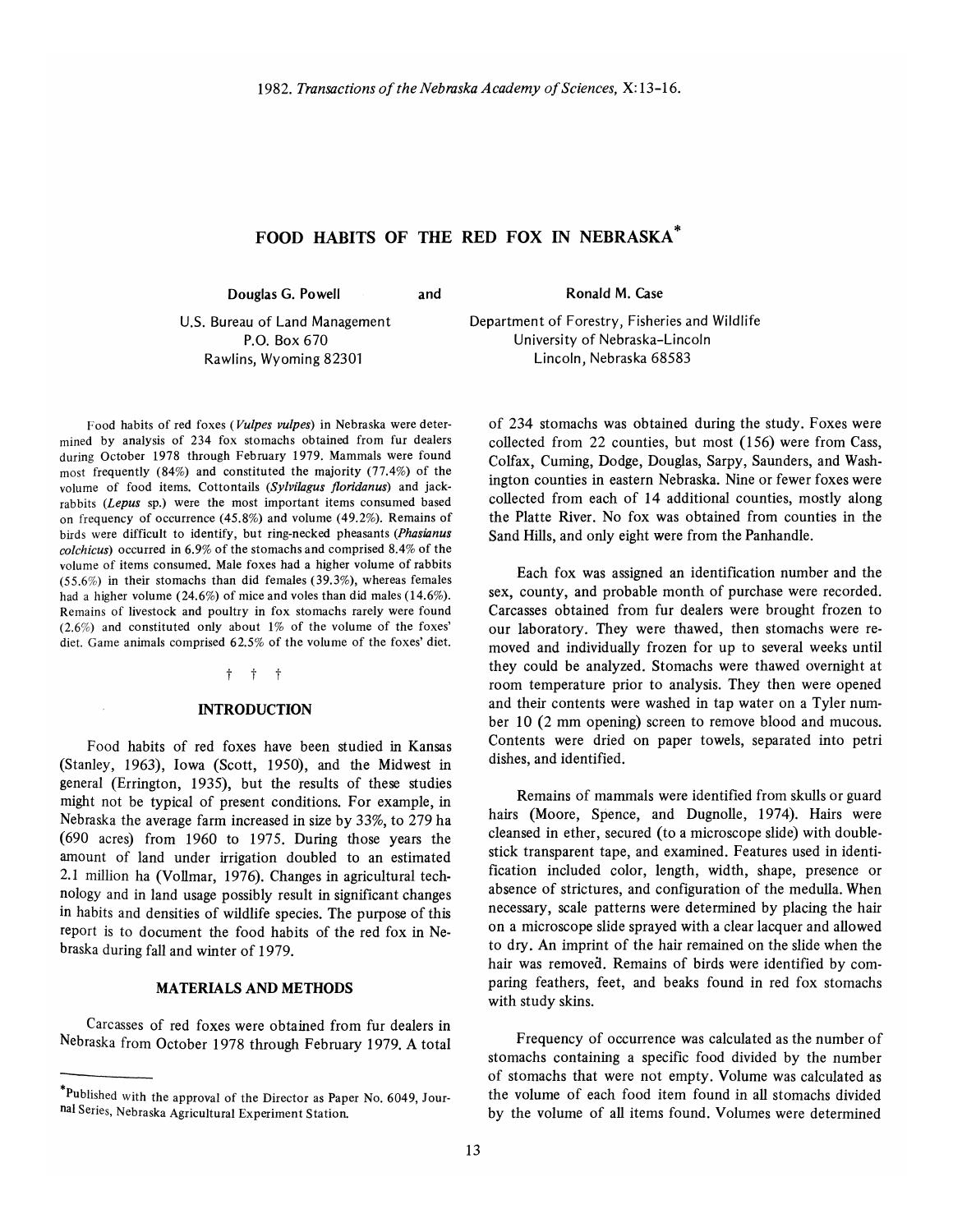#### 14 D. G. Powell and R. M. Case

to the nearest milliliter by measuring displacement of water by the food item in a partially filled graduated cylinder.

### **RESULTS AND DISCUSSION**

Food items identified and percentages of occurrence and volume for 188 foxes are summarized in Table I. Forty-six (19.7%) of the stomachs were empty and were excluded from the analysis. Trapped foxes sometimes disgorge (Cook and Hamilton, 1944), and this could have contributed to the large number of empty stomachs in this study. Also, if foxes were in traps for 12 hr or more, most food would have been digested. However, the method of capture was unknown to us.

**TABLE I.** Occurrence and volume percentages of food items identified in 188 Nebraska red fox stomachs.

| Mammals                                    | 158                     | 84.0    | 77.4 |
|--------------------------------------------|-------------------------|---------|------|
| Eastern cottontail (Sylvilagus floridanus) | 74                      | 39.4    | 44.0 |
| White-footed mouse (Peromyscus sp.)        | 38                      | 20.2    | 7.4  |
| Vole (Microtus sp.)                        | 28                      | 14.9    | 5.9  |
| Harvest mouse (Reithrodontomys sp.)        | 19                      | 10.1    | 3.0  |
| Jackrabbit (Lepus sp.)                     | 12                      | 6.4     | 5.2  |
| Unidentified mammal                        | 11                      | 5.8     | 1.6  |
| House mouse (Mus musculus)                 | 9                       | 4.8     | 1.3  |
| Norway rat (Rattus norvegicus)             | 5                       | 2.6     | 2.5  |
| Striped skunk (Mephitis mephitis)          | 5                       | 2.6     | 2.6  |
| Grasshopper mouse (Onychomys leucogaster)  | 4                       | 2.1     | 0.6  |
| Fox squirrel (Sciurus niger)               | 3                       | 1.6     | 2.2  |
| Raccoon (Procyon lotor)                    | 3                       | 1.6     | 0.7  |
|                                            | $\overline{\mathbf{c}}$ |         |      |
| Muskrat (Ondatra zibethicus)               |                         | 1.1     | 0.7  |
| Short-tailed shrew (Blarina brevicauda)    | $\overline{\mathbf{c}}$ | 1.1     | 0.2  |
| Unidentified mouse                         | $\overline{\mathbf{c}}$ | 1.1     | tr   |
| Woodrat (Neotoma sp.)                      | $\mathbf{1}$            | 0.5     | 0.1  |
| Masked shrew (Sorex cinereus)              | $\mathbf{1}$            | 0.5     | 0.1  |
| Unidentified shrew                         | $\mathbf{1}$            | 0.5     | 0.1  |
| Domestic cattle                            | $\mathbf{1}$            | 0.5     | 0.1  |
| Plains pocket gopher (Geomys bursarius)    | $\mathbf{1}$            | 0.5     | tr   |
| White-tailed deer (Odocoileus virginianus) | $\mathbf{1}$            | 0.5     | tr   |
| <b>Birds</b>                               | 61                      | 32.4    | 19.6 |
| Unidentified bird                          | 27                      | 14.4    | 6.3  |
| Ring-necked pheasant (Phasianus colchicus) | 13                      | 6.9     | 8.4  |
| Meadowlark (Sturnella sp.)                 | 10                      | 5.3     | 2.0  |
| Domestic poultry                           | 4                       | 2.1     | 0.9  |
| Bobwhite (Colinus virginianus)             | 3                       | 1.6     | 0.8  |
| Horned lark (Eremophila alpestris)         | $\mathbf{1}$            | 0.5     | 0.5  |
| Common grackle (Quiscalus quiscula)        | $\mathbf{1}$            | 0.5     | tr   |
| Mallard (Anas platyrhynchos)               | $\mathbf{1}$            | 0.5     | 0.5  |
| Unidentified duck                          | $\mathbf{1}$            | 0.5     | 0.1  |
| Unidentified woodpecker                    | $\mathbf{1}$            | 0.5     | 0.1  |
| Miscellaneous                              | 27                      | 14.4    | 2.0  |
| Debris                                     | 16                      | 6.9     | 0.2  |
| Paper                                      | 4                       | 2.1     | tr   |
| Powdery meal                               | 3                       | 1.6     | 1.2  |
| Apple                                      | $\mathbf{1}$            | 0.5     | 0.5  |
| Fat (possibly bait)                        | $\mathbf{1}$            | 0.5     | 0.1  |
| Garter snake (Thamnophis sp.)              | $\mathbf{1}$            | 0.5     | tr   |
| Grasshopper                                | $\mathbf{1}$            | 0.5     | tr   |
| Unidentified fish                          | $\mathbf{1}$            | $0.5\,$ | tr   |
| Plastic bag                                | $\mathbf{1}$            | 0.5     | tr   |
|                                            |                         |         |      |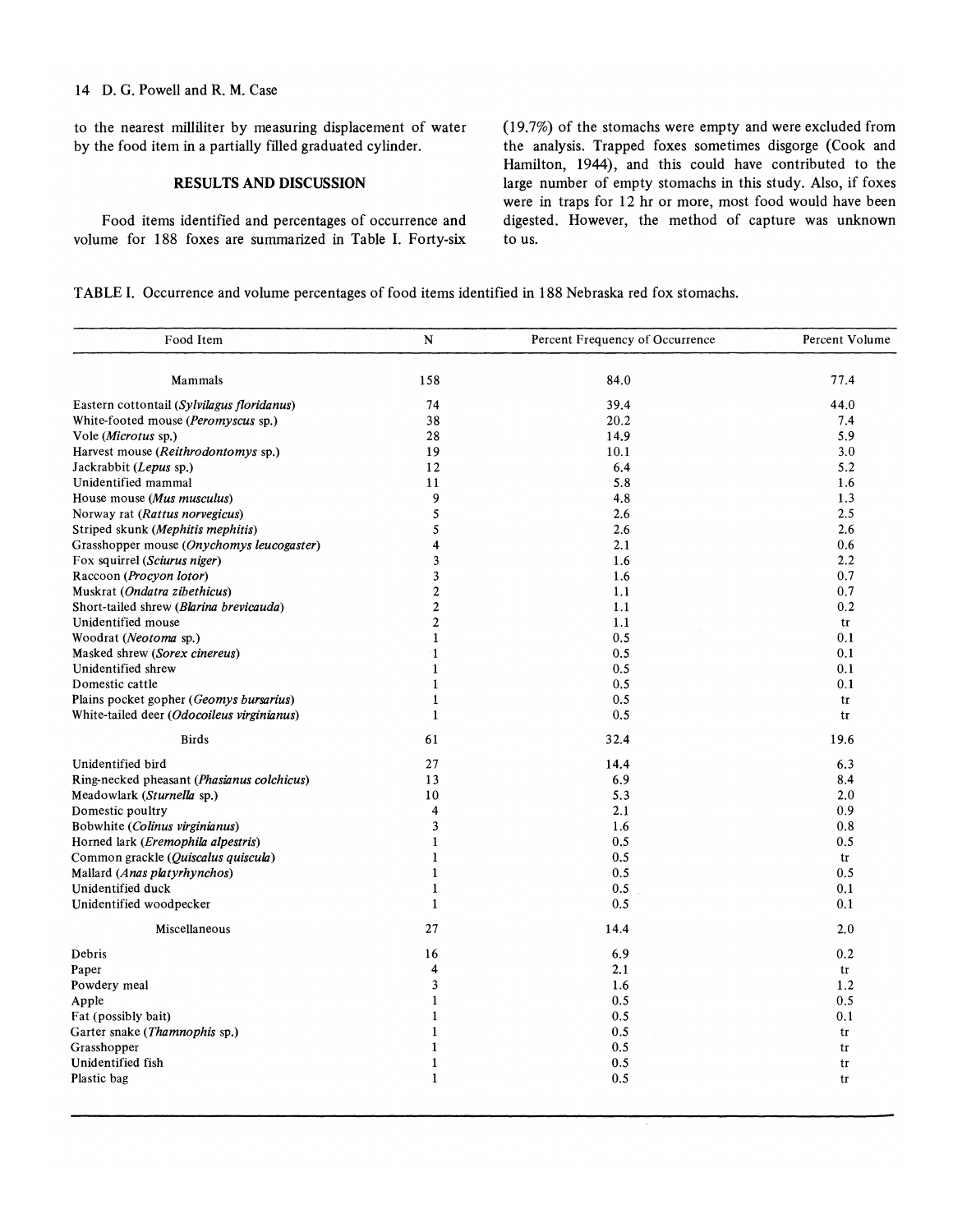Mammals occurred most frequently (84%) and constituted the majority (77.4%) of food items by volume. Birds occurred in 32.4% of the stomachs and made up 19.6% of the volume. Items other than mammals and birds occurred in 14.4% of the stomachs and comprised only 2% of the volume.

Cottontails and jackrabbits *(Sylvilagus floridanus* and *Lepus* sp.), constituted 49.2% of the volume and occurred in 45.8% of the stomachs examined. The importance of rabbits in the diet of red foxes has been established previously in Kansas (Stanley, 1963), New York (Cook and Hamilton, 1944), Virginia (Nelson, 1933), and Wisconsin (Pils and Martin, 1978).

Mice and voles *(Microtus* sp.) occurred in 53.2% of the stomachs. However, as a group, mice and voles comprised only 18.2% of the volume. These data differ from those of Errington (1935), Hamilton (1935), and Hatfield (1939), who concluded that mice were the staple food of red foxes.

Most bird material could not be identified to genus. However, of the identifiable material, ring-necked pheasants *(Phasianus colchicus)* occurred in 6,9% of the stomachs and comprised 8.4% of the total volume. Although this frequency of occurrence was quite high, the volume was comparable to values reported by Pils and Martin (1978).

Stomachs from 125 males, 102 females, and seven foxes of unknown sex were examined. Although frequency of rabbit in stomachs was similar (46.6% in males and 43.0% in females), the volume was greater in males (55.6%) than in females (39.3%). There was a higher frequency of mice and voles in males (55.3%) than in females (49.4%), but the volume was greater in females (24.6%) than in males (14.6%). These data suggest sexual differences in food preference. Such differences could result from sexual dimorphism because male foxes are larger than females (Storm, Andrews, Phillips, Bishop, Siniff, and Tester, 1976); however, no significant difference was found between sexes for volume of prey consumed [p>0.5, *t*-test on arcsin transformed percentages according to procedure of Steel and Torrie (1960)].

Domestic poultry was found in only  $2.1\%$  of the stomachs. The Nebraska Department of Agriculture (Anonymous, 1972) reported a \$21,160 loss of livestock and chickens to foxes in the state for one year. Chickens accounted for 68% of the losses and the rest was due to loss of lambs. Hatfield (l939) and Korschgen (l959) noted that poultry was an important component of the diet of red foxes in their studies in Minnesota and Missouri, respectively. The infrequent occurrence of poultry and livestock we found in fox stomachs could be due to changes in animal husbandry, time of year samples were obtained, abundance of wild prey, or other reasons.

Remains of game species-cottontail, jackrabbit, fox squirrel *(Sciurus niger)*, raccoon *(Procyon lotor)*, muskrat (Ondatra zibethicus), white-tailed deer (Odocoileus virgini*anus),* ring-necked pheasant, bobwhite *(Colinus virginianus)*, and mallard *(Anas platyrhynchos)-were* identified as food items in our study. This does not mean that all the items were killed by foxes, and it does not imply that foxes have any impact on those animal populations. However, in South Dakota, Trautman, Fredrickson, and Carter (1974) reported that a 5-yr fox-control program resulted in larger pheasant and jackrabbit populations.

In summary, although these data represent a sample of red fox food habits for several months during a single year, results are similar to other published studies. Mammals are the predominant food of red foxes. The actual mammalian species preyed upon by red foxes is variable and may be influenced by prey abundance, prey availability, predator abundance, and predator preference for certain prey. In addition, red foxes do not appear to be a major predator on livestock or poultry in Nebraska.

#### **ACKNOWLEDGMENTS**

This study would not have been feasible without the cooperation of numerous fur dealers in Nebraska. Personnel of the Nebraska Game and Parks Commission assisted in obtaining red fox carcasses. Assistance in processing carcasses was provided by B. Daberkow, J. Gilbert, and E. Jochum. We thank R. Johnson, E. Peters, R. Schmidt, and R. Timm for their review of this report and J. Andelt for typing several drafts and the final copy.

#### **REFERENCES**

- Anonymous. 1972. *Nebraska livestock and chicken losses, October* 1, 19 *70-September 30,* 1981. Lincoln, Nebraska Department of Agriculture, State-Federal Division of Agricultural Statistics: 41p.
- Cook, D. B., and W. J. Hamilton, Jr. 1944. The ecological relationships of red fox food in eastern New York. *Ecology,25(I):91-104.*
- Errington, P. L. 1935. Food habits of mid-west foxes. *Journal of Mammalogy, 16(3):192-200.*
- Hamilton, W.J., Jr. 1935. Notes on food of red foxes in New York and New England. *Journal of Mammalogy*, 16(1): 16-21.
- Hatfield, D. M. 1939. Winter food of foxes in Minnesota. *Journal of Mammalogy,* 29(2) :202-206.
- Korschgen, L. J. 1959. Food habits of red fox in Missouri. *Journal of Wildlife Management,* 23(2): 168-176.